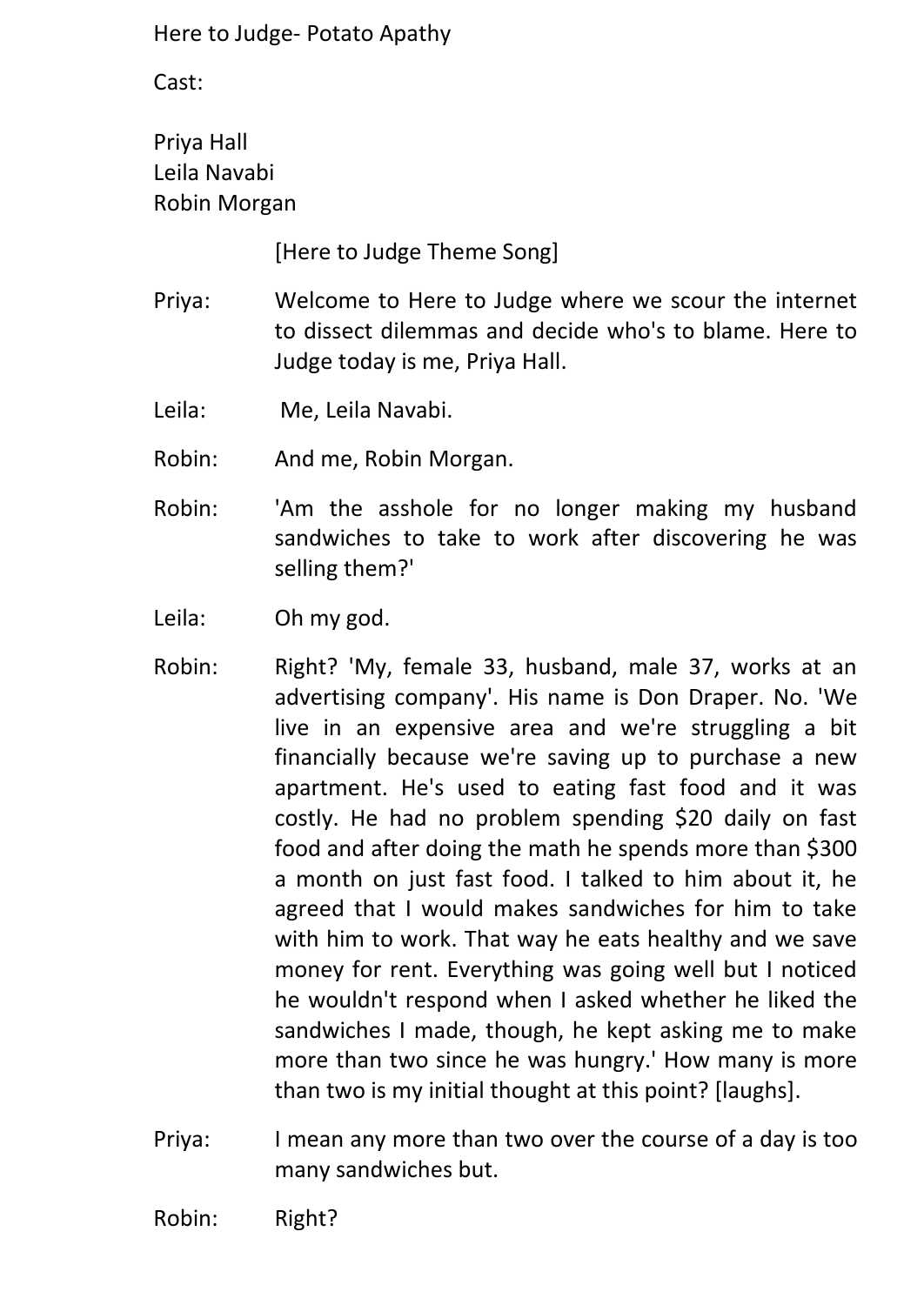Leila: Mm.

Robin: As if he's like cycling to work with a massive box full of them. Like he's the sandwich guy. 'Yesterday he came home with his friend and co-worker, we sat at the dinner table and his friend brought up the sandwiches I made for my husband and how delicious they are. I thanked him and then he said the price was a bit much.

> I was confused, I asked him to explain and he said my husband sells the sandwiches I make to his co-workers and goes to buy his own lunch from the restaurant. I was stunned, and my husband denied it. I began arguing with him after his friend left, he said there's nothing wrong with it, I told him I will no longer be making him sandwiches if he's selling them to buy his fast food. He defended himself calling this an overreaction since he's not spending money on fast food and I was being unfair to start an argument over this.

> I just walked into the bedroom and stayed there. He says I owe him an apology for god knows what? And he didn't think it was acceptable for me to lash out and say I won't make him sandwiches anymore. Am I the asshole?' I think that requires a too long, didn't listen.

- Leila: Yeah it does.
- Robin: A couple trying to save money, wife makes husband sandwiches, husband is selling them to co-workers, he gets caught out, he denied it initially and now he says that the wife is being unreasonable for not making him sandwiches anymore.
- Leila: OK first thing to say is I feel like there is a discrepancy here because where's that bit where she said thank you. Yeah 'His friend brought up the sandwiches I make for husband and how delicious they are. I thanked him'. What?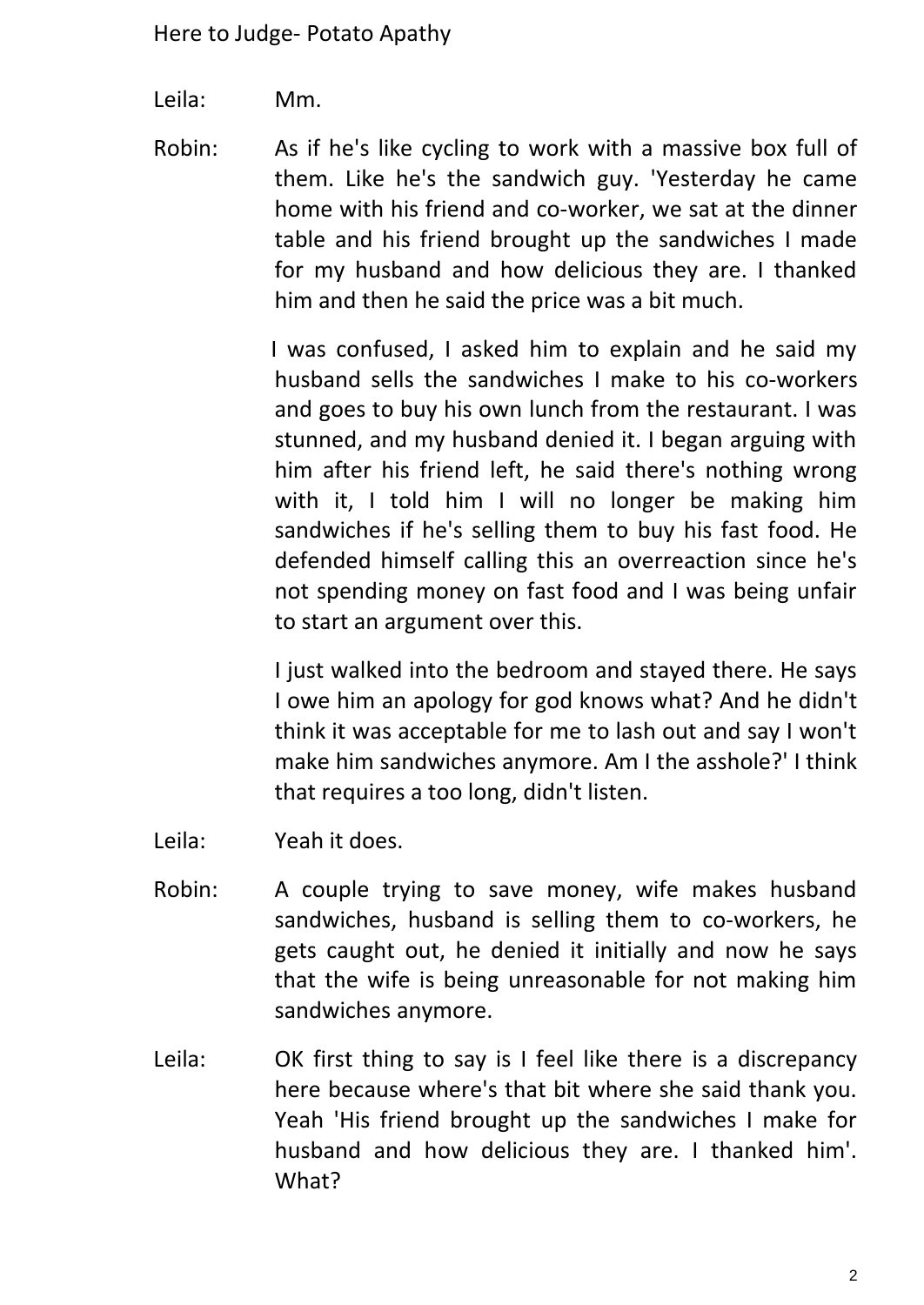| Priya: | [Laughs] |
|--------|----------|
|--------|----------|

Leila: So?

Priya: Maybe at that point she thought he was giving them away.

- Leila: Yeah but that still...
- Priya: It is weird.
- Leila: That's weird. Why would you be like 'Thank you'?
- Robin: I'm such a people pleaser that if anyone has complimented me on anything I'd say 'Thank you so much'. Even if it was like 'You did a great job punching that bloke last week'. I'd be like that 'Thanks, I really tried hard on that'. Even though I hadn't done that at all. I'm so desperate for people to like me that I'd just be like 'Yeah thank you so much'.
- Leila: Oh my god.
- Priya: That's exactly what I was thinking. I was thinking someone could punch me in the face and I would thank them like.
- Robin: [Laughs] That was softer than you could have done!
- Leila: You guys need some therapy [laughs]. I'm really, really confused by this. So like is he selling them? That's disgusting that he's selling the sandwiches. Are they like in Clingfilm or? Do you know what I mean homemade sandwiches, what sandwiches is she making?
- Priya: Who's buying them?
- Leila: Yeah go to Tesco.
- Robin: Yeah.
- Priya: Why are they buying them? You wouldn't buy-- could you imagine if one of your co-workers gave you like a manky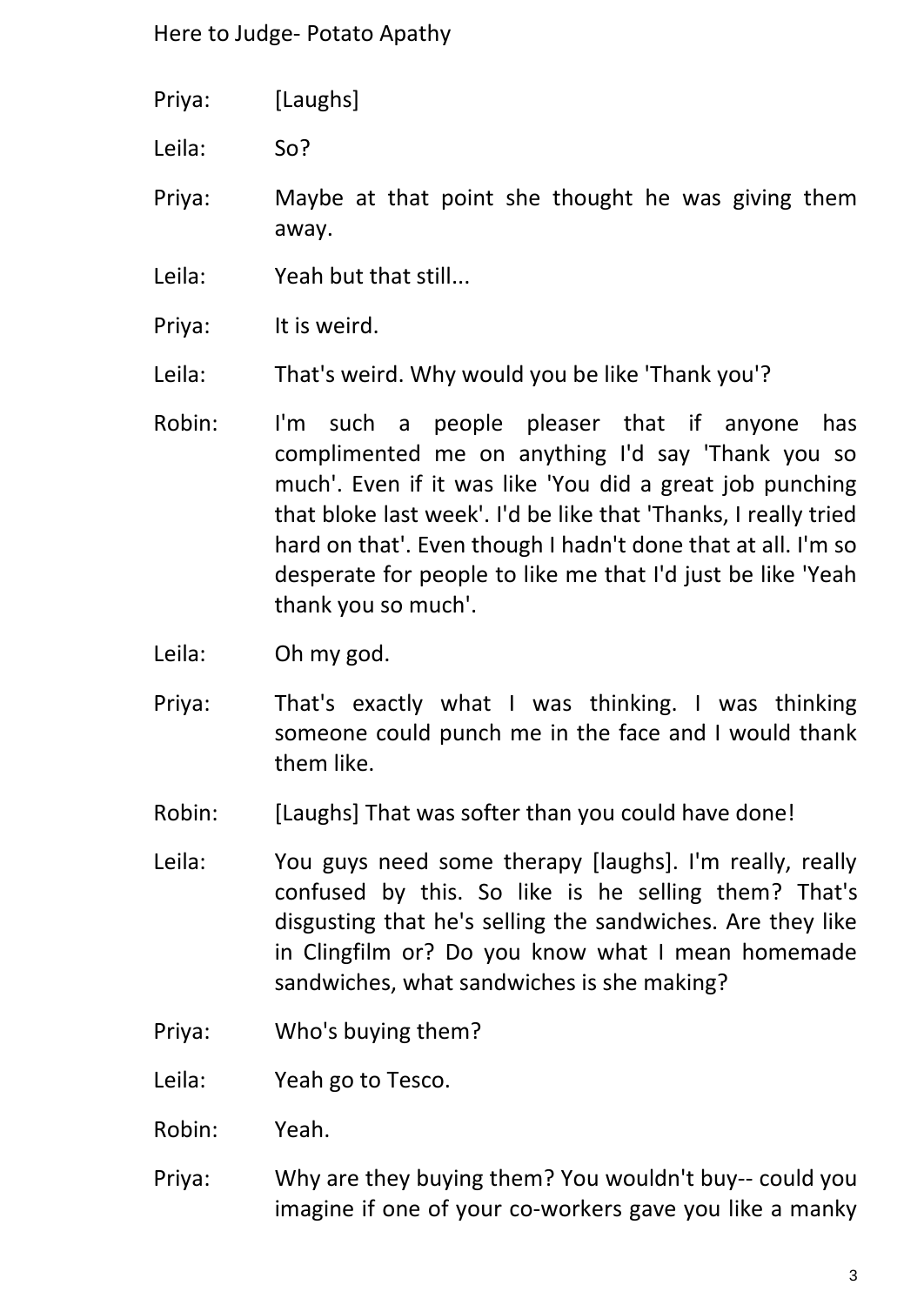sandwich his wife had made and was like 'Do you want this?'

- Leila: No I wouldn't take it for free hun.
- Robin: [Laughs] They work in advertising, he's clearly like upselling the shit out of this you know. He's probably like got a really tagline of it, 'It's like your wife's made them, but it's my wife'. You know something like that, it's a good tagline. It's a good tagline?
- Leila: I feel like everyone else's homemade sandwiches look disgusting. Do you get that? Like I'm so ugh, no it's the Clingfilm and the smell of their fridge that you can smell...
- Robin: Bah!
- Leila: ...from their sandwich. Like you know exactly what I mean.
- Priya: Yeah.
- Leila: Uh and like people always have rolls do you know what I mean? Like a sandwich, like wet roll with cheese in it that's been Clingfilmed for its life. And is sweated out [gags].
- Priya: Are you opposed to rolls?
- Leila: I feel like those soft sandwich rolls have a tendency to like get condensation within them from your lunch packaging whatever that might be, Clingfilm, foil. What sort of lunch packaging are you guys? Like what would you wrap your lunch in?
- Priya: Tupperware.
- Leila: Tupperware, me too. What about you Robin?
- Robin: I'm a foil and Tupperware guy.
- Leila: Are you?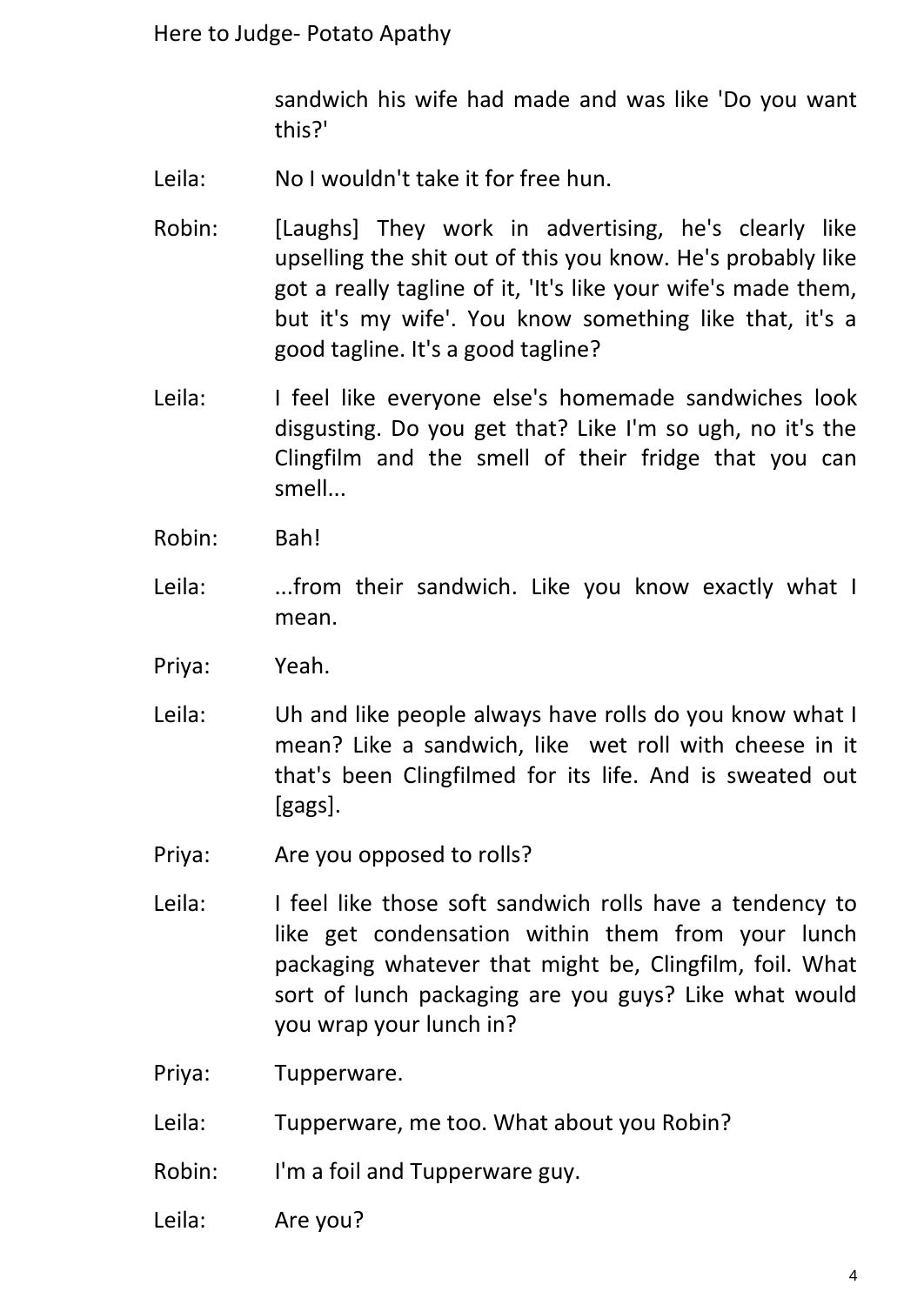- Robin: They're like double-wrap yeah.
- Priya: Who don't you trust?
- Robin: I've been hurt. I've been hurt too many times.
- Leila: Yeah I like a sandwich bag, I know they're very bad for the environment but that's yeah those are fine.
- Priya: For me they get too loose and your sandwich like opens up and then what you get is like a bad salad.
- Leila: Oh yeah, no but I but the sandwich back inside the Tupperware.
- Priya: Oh right OK.
- Leila: Do you know? But I should do foil, foil is better. Clingfilm can fuck itself.
- Robin: I don't understand after the first one, like you know how Sellotape is quite tricky to get off when you're opening presents, how do you get Clingfilm off after like a month, because I just sort of get these little strings around and I'm kind of like tying a bow around different bits of food, it's fucking mad. Clingfilm can absolutely fuck off.
- Priya: Once my partner made me lunch for work and all he made me was an empty pita bread.
- Robin: [Laughs]
- Priya: And when I got to work and found that my lunch was an empty pita bread [laughs] I text him and said 'What the fuck?' And he said 'I thought you could find some beans or something to put in it'.
- Leila: Beans?
- Robin: Beans! If you can find some beans. Like you're on fucking Comic Relief in the '90s.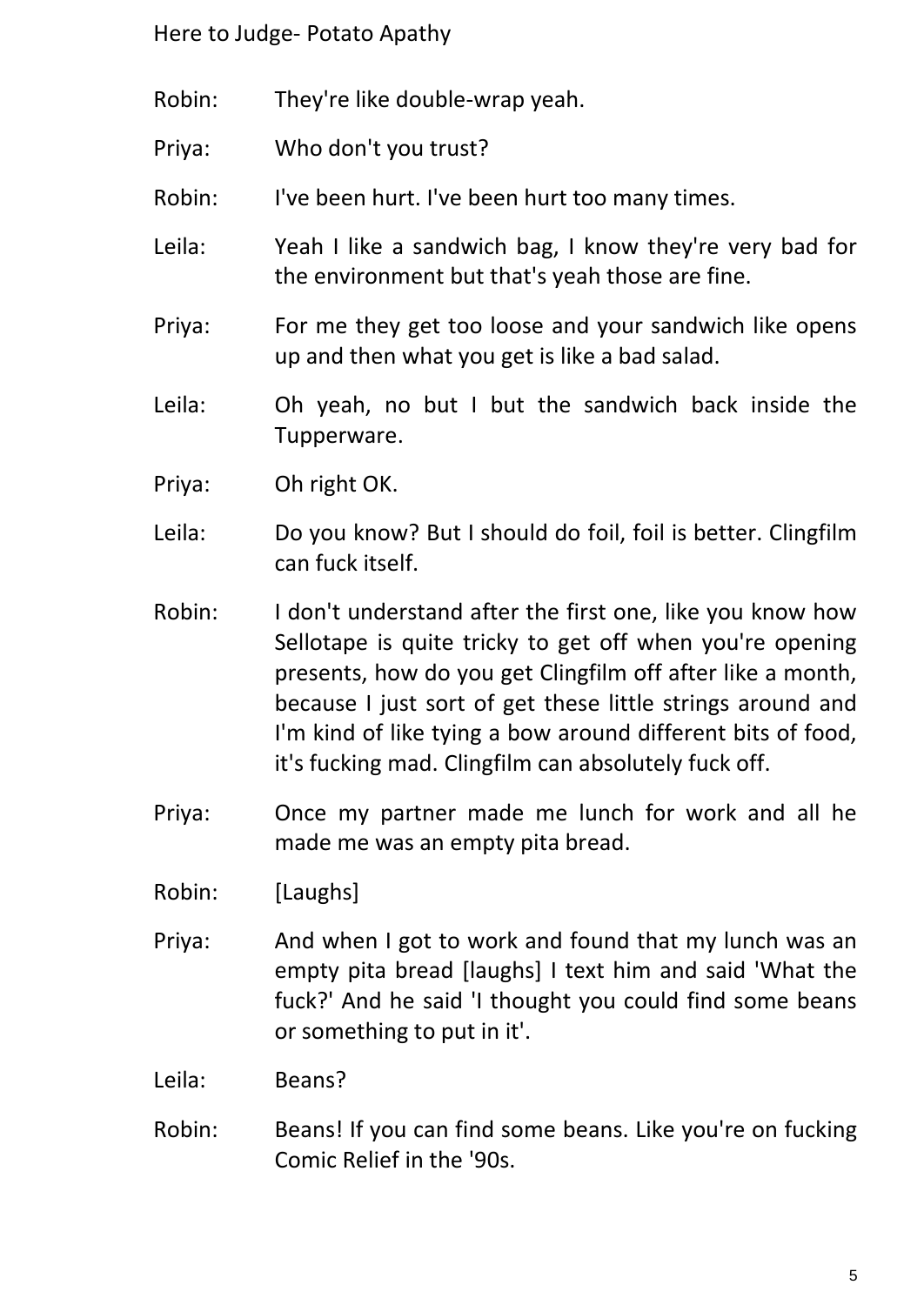- Priya: Make your own lunch or otherwise you'll have an empty pita bread.
- Leila: Oh my god.
- Priya: And maybe you can find some beans to go in it.
- Robin: [Laughs]
- Leila: Oh my god, no, no, no, no.
- Robin: Like not even like an actual filling?
- Leila: Yeah give you some hummus.
- Priya: I didn't ask him to make me the lunch, he offered.
- Robin: I mean in fairness he didn't, he didn't make it.
- Leila: Did he put a little juice carton? A little packet of crisps?
- Priya: Nothing. And empty pita bread in a Tupperware container.
- Robin: That is the worst meal deal [laughs].
- Leila: And empty pita bread in a Tupperware container, wow.
- Robin: At least its contents didn't spill anywhere because there was no contents in it.
- Leila: Well that's one way to stop that problem from happening isn't it?
- Robin: What did you expect to see in the pita bread?
- Leila: I 100% expected to find beans because there's beans in everything he cooks.
- Robin: [Laughs]
- Leila: That's disgusting.
- Priya: I didn't expect to have to find my own beans.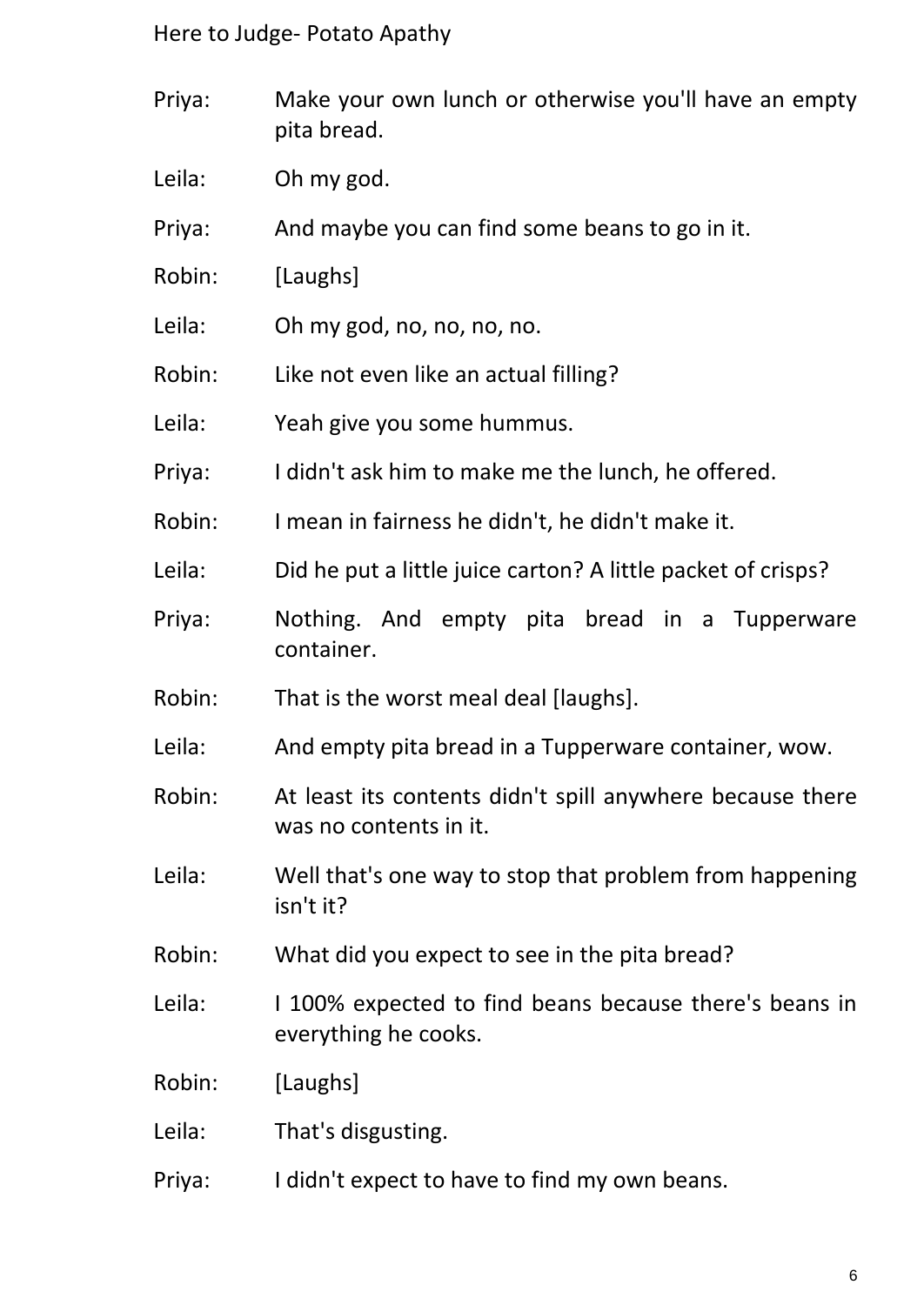- Robin: BYOB [laughs] What kind of beans? Like baked beans? Like Heinz beans?
- Priya: Well like I said maybe a bean salad but Heinz beans is not out of the question and I imagine that's what he was suggesting when he said 'Find some beans'.
- Robin: Find some beans [laughs].
- Priya: Baked beans.
- Robin: It's like a really romantic, you know those things where people are like 'Oh my partner has given me a romantic Valentine's Day treasure hunt'. And it's just 'Find beans for sustenance'.
- Leila: Find beans. Wow. Yeah. Right back to this thing. I want to praise this man's business acumen because he's clearly a very good salesman if he can sell a gammy sandwich cooked from home. Cooked from home, made from home, he can sell anything.
- Priya: Yeah. And if he's convincing her to make more than two sandwiches per day for him and passing that off as a completely normal request he's got the gift of the gab for sure.
- Robin: You both sound like Sir Alan's aides in The Apprentice now. If he can sell sandwiches to co-workers then he's got the gift of the gap, it's good.
- Leila: It's the sort of thing people go in and tell Alan Sugar isn't it? They go 'I've been on the streets since I was 12 selling sandwiches to all my peers. And I want to work for myself selling sandwiches to my peers.' I respect it, I really do.
- Priya: Do you think he's the asshole for not wanting him to do it though?
- Leila: No.
- Priya: 'Cause I think she's completely in the right, no?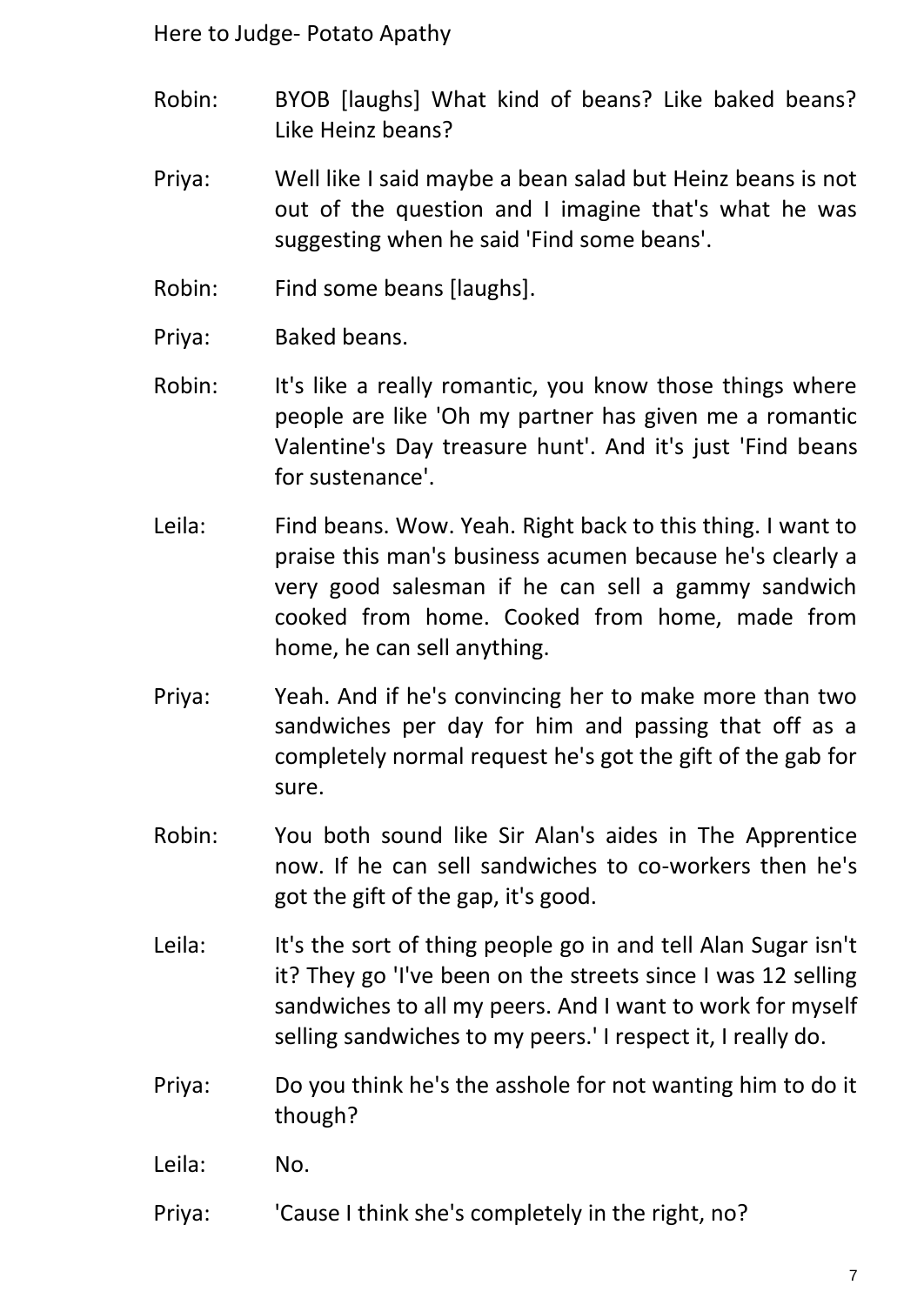- Robin: I don't even think that was the question. I think the question is, am the asshole for not making them anymore? Like she's not annoyed that he's selling them. If he made them himself and sold them she'd be like fucking go for it. But it's because she's making it, she wants to get out of the assembly line.
- Priya: It's a dick move to sell the sandwiches and then give her none of the profit as well. The fact that he's selling it...
- Robin: Sure.
- Priya: ...so he can then afford to go out and eat fast food, I get it.
- Leila: The problem here, the prime issue here was financial right at the start?
- Priya: Yeah.
- Leila:  $\frac{1}{20}$  S20 a day on fast food. So how much is he selling these sandwiches for? Is she spending the same amount in ingredients that he'd be spending on fast food anyway? In which case she should save her time and just let him have the fast food.
- Robin: Yeah we'd need to see the spreadsheets wouldn't we?
- Priya: [Laughs] And we've also got to account for all of the labour as well, all of the labour in making the sandwiches and in selling the sandwiches.
- Robin: Sure.
- Priya: Because that's not an easy task, he's putting the work in.
- Robin: It's a tricky one. Is he the asshole for selling the food?
- Priya: Yes.
- Robin: No. But I think if he passed that profit on.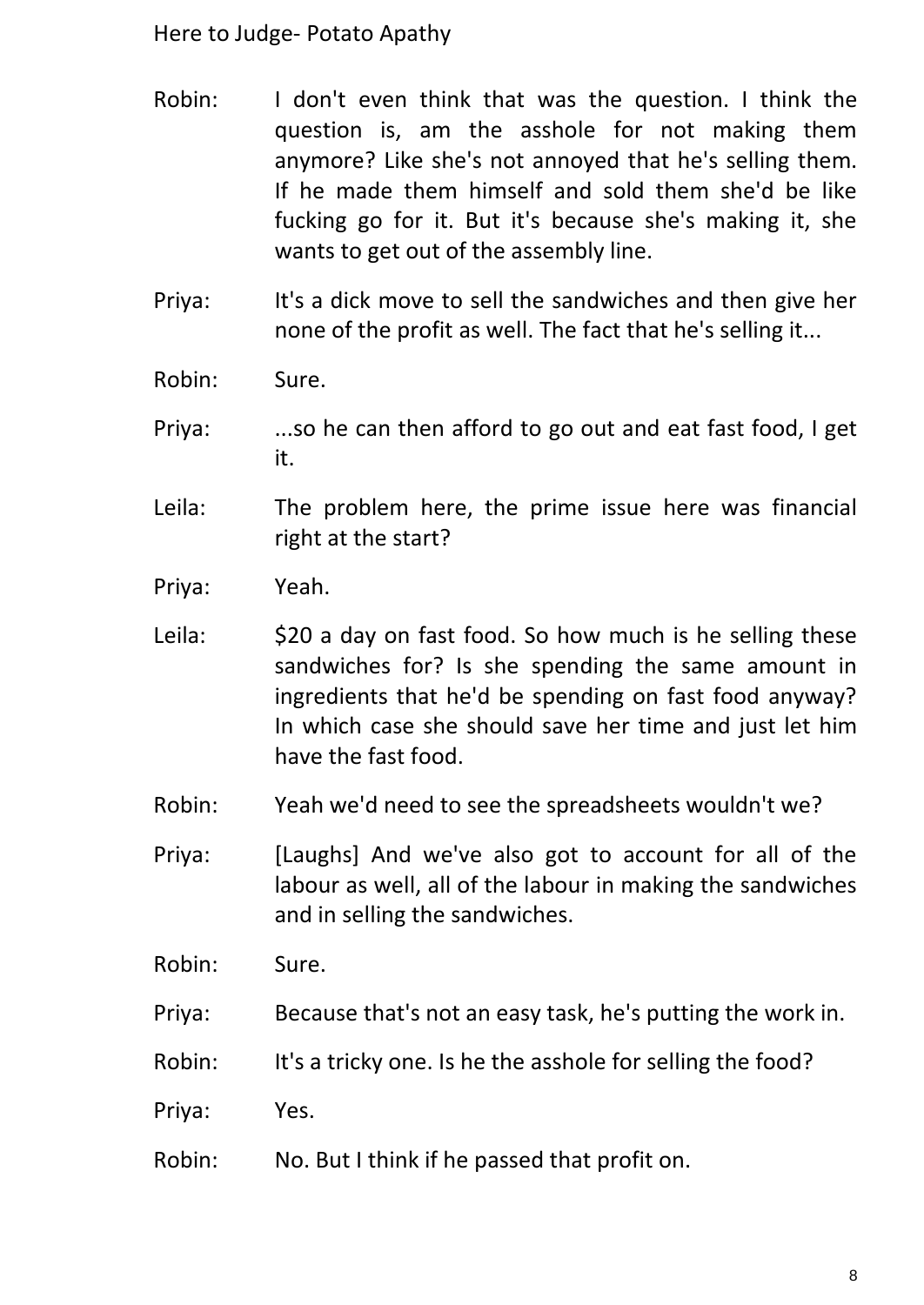- Leila: He said to her that she owes him an apology. So that is an asshole behaviour, he's an asshole for that.
- Robin: Yes correct.
- Priya: Yeah. Also asking her to increase productivity while getting none of the profit is an asshole move.
- Leila: Yeah.
- Priya: If a boss did that to you, it would not be OK. Also she doesn't know she's an employee of his at this point so [laughs].
- Robin: That is classic Apprentice move.
- Leila: Someone eating your sandwich from home that your wife made you, that feels a bit gross. Like it feels a bit like cheating.
- Priya: Yeah it feels a bit...
- Robin: Imagine if there were little notes in there like 'have a good day honey' and all his co-workers are just like, 'Nut!'
- Leila: Yeah love and care went into that sandwich and you gave it to Martin from finance. I think yeah he's an asshole.
- Priya: Yeah.
- Robin: Yeah.

[Here to Judge- Interim Music]

[Promotion for I Wish I Was An Only Child- New Episodes Every Wednesday!]

[Here to Judge- Interim Music]

[Thud]

Leila: Oh my god, look what's just landed on my desk guys, it's the Here to Judge postbag and in it we've got a lovely CD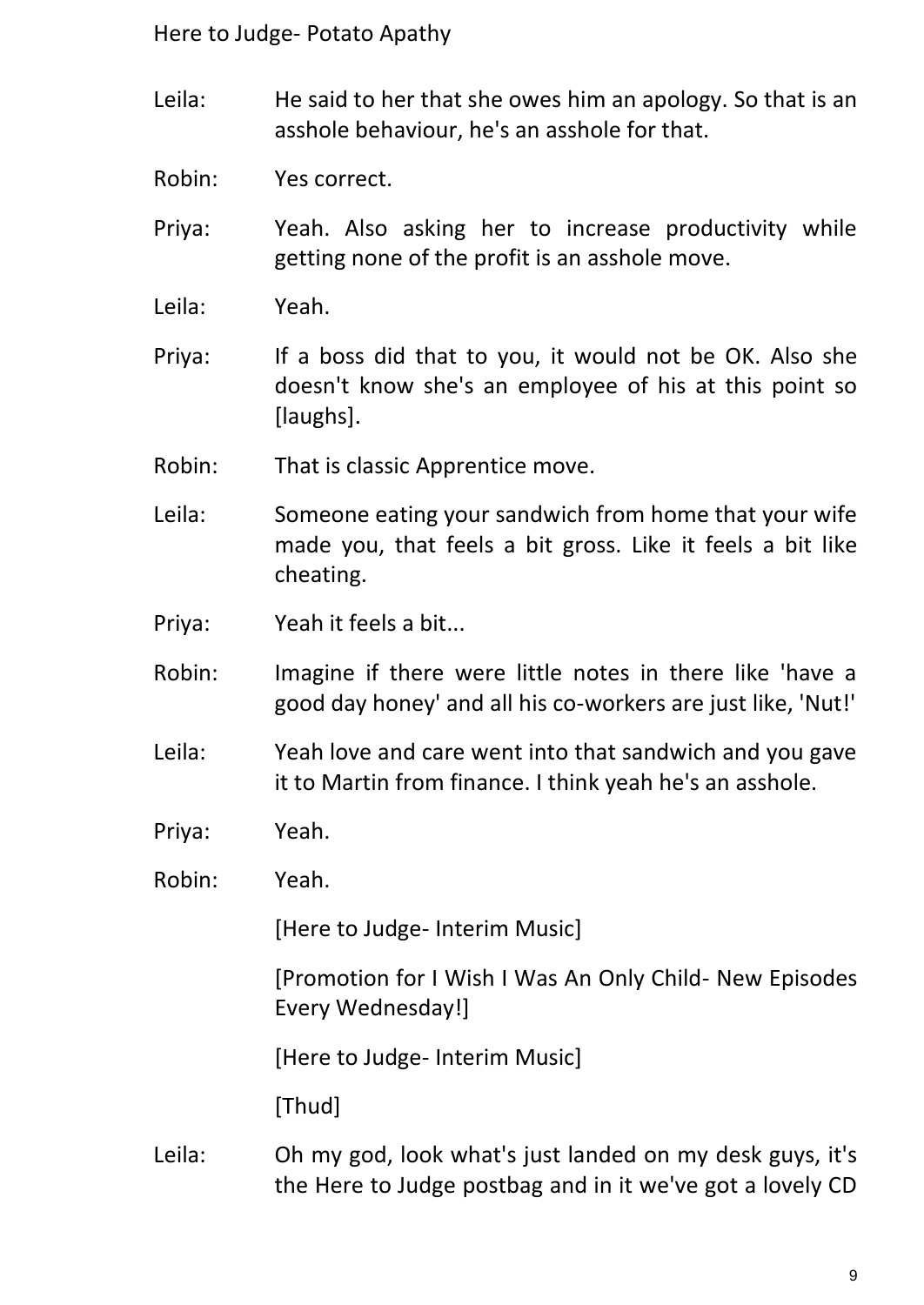ROM and it says [Speaks in Welsh] on it. Should I put it on?

- Robin: Pop it in the CD burner.
- Priya: Yeah go on.
- Leila: Yeah there you go.
- Guest: 'I realise this sounds quite ridiculous (have name changed). DH my husband gave me his LG phone as he got a new upgrade. He left all the music on it because we like similar stuff. DS my son, aged 2, woke up very early this morning. So I got in his bed and I was playing music on the phone to him to let DH husband and DD, daughter, sleep until his alarm. In a folder marked 'unknown' I found these really long sound clips of disgusting, wet, loud, long farts. I have never heard farts like it. My son was laughing his head off and I did kind of giggle because they were so unbelievable. I thought that they must have been downloaded from the net or something. But at the end of one clip my son's unmistakable voice saying 'Daddy?'
- Leila: [Draws breath]
- Guest: 'The phone has a voice recorder on it. There's loads of them all dated, going back a year or so. There's even one from the day our baby daughter was born [cries]. When he woke up I said 'There's a lot of farts on that mobile you gave me'. He went quiet. Then mumbled that he wanted to attach them to an email to his mate or something. I said 'Oh OK' and left it. After he went out, I went back to the phone and he'd secretly deleted them all. Am I being unreasonable to think this is a bizarre hobby? To record yourself doing that? Mind you they were so extraordinary that I suppose he's quite proud of them. Have you ever discovered that your husband or partner does something secret and weird? I kind of want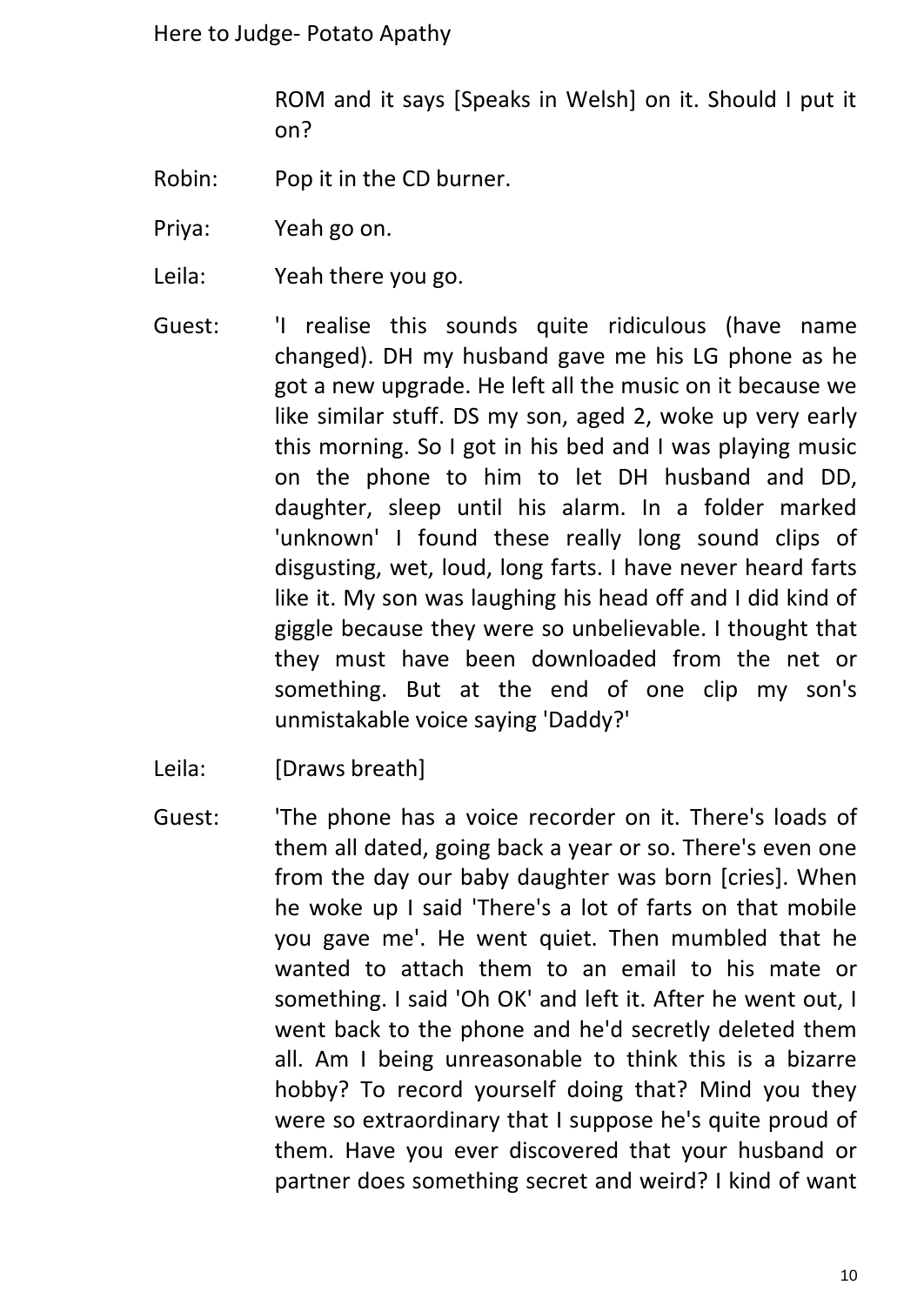to laugh and wind him up about it but I'm not sure if I should.'

- Robin: This man is a fucking psychopath.
- Priya: That's harrowing.

Leila: This man has a fetish for his own farts, that's exactly what this is. This is all this is.

Robin: Right?! Totally!

Priya: That's fine but it's the little 'Daddy?' at the end of one of them it's so harrowing and sinister.

- Robin: Yeah delete that one.
- Priya: Daddy?
- Robin: Delete that one. Yeah because that sounds like it's one of the farts speaking to him that has escaped. [Laughs]
- Priya: [Laughs]
- Leila: Oh. I really hate it.
- Robin: Yeah it was so thick.
- Leila: Uh!
- Priya: It's just so weird. She's so cool about though. The bit where they're like 'You've got a lot of farts on that phone, ha, ha, ha'. And even like the 'Am I being unreasonable?' question is just like, am I being unreasonable to think this is a bizarre hobby? Instead of being like should I be afraid?
- Robin: Yeah, yeah.
- Leila: And not even kink shaming because this is clearly, this is like some covert sexual activity, he's clearly ashamed and like.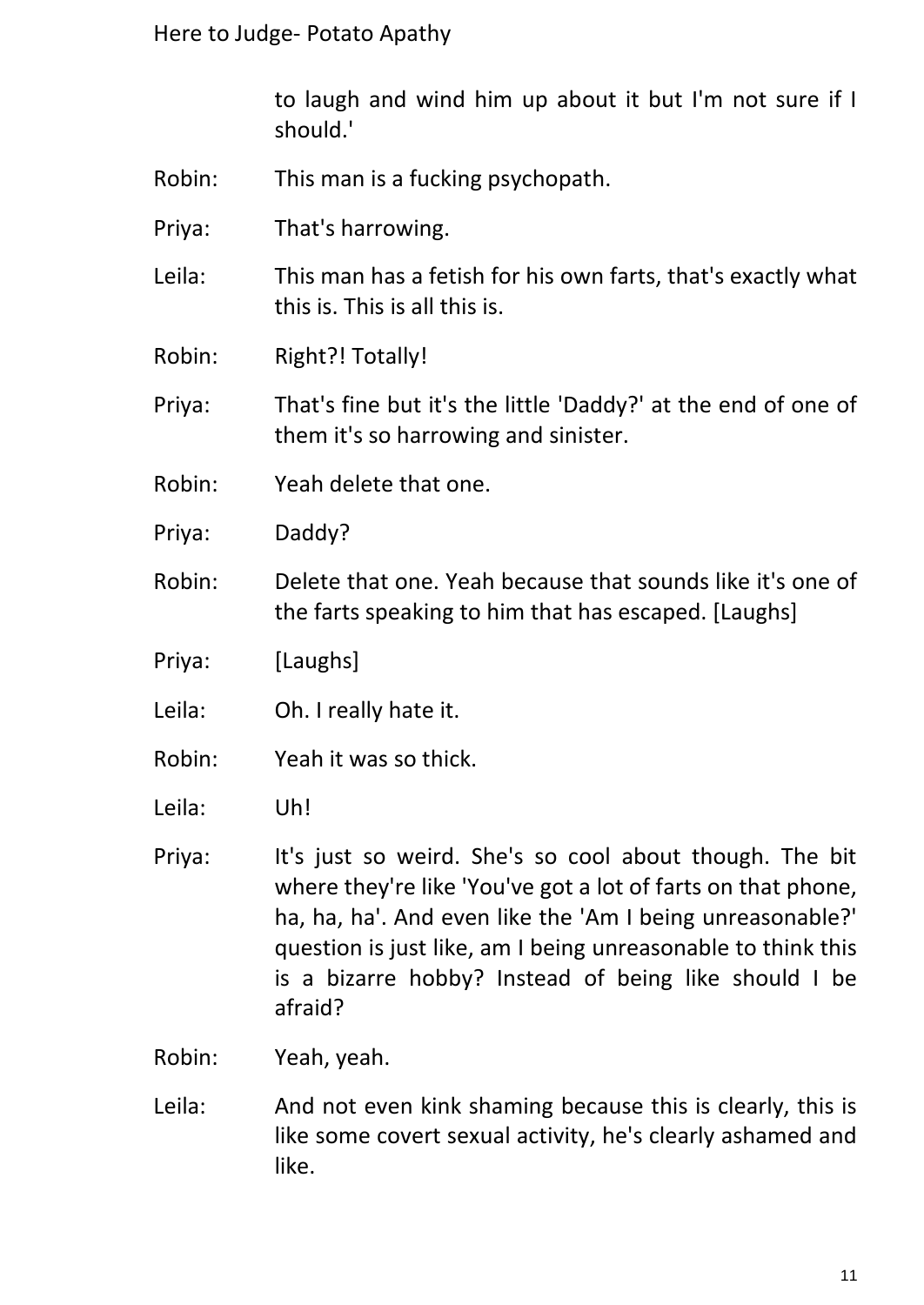- Priya: I mean it's not harming anyone, him farting into his phone. Except for maybe his son who has questions. But it is weird to then hand the phone over without wiping it.
- Robin: Yeah sure.
- Priya: You know like, she probably won't find them.
- Robin: And the staff at the LG store who have to like source it out every time. Well it's like it's clogged with something but we just don't know.
- Priya: Oh no.
- Robin: But what was the actual question? Am I being unreasonable for what?
- Priya: For thinking it's a bizarre hobby.
- Robin: I don't think she's being unreasonable. Equally I don't think he's being unreasonable. I think that they're both a bit timid around each other and they need to both fart in the family iPad and record it together [laughs].
- Leila: I really hate this one.
- Priya: I think this one's quite sweet.
- Robin: [Laughs]
- Leila: Ugh.
- Priya: Like he's obviously nervous about his kink, but she's accepting of it and now all that needs to happen is that he needs to tell her that that's what he was doing. Emailing them is such a weird escalation.
- Robin: Maybe he doesn't know how to use his phone. Maybe he's put them into Dropbox and his Dropbox is full and he just doesn't know how to do it you know?

Leila: Yeah.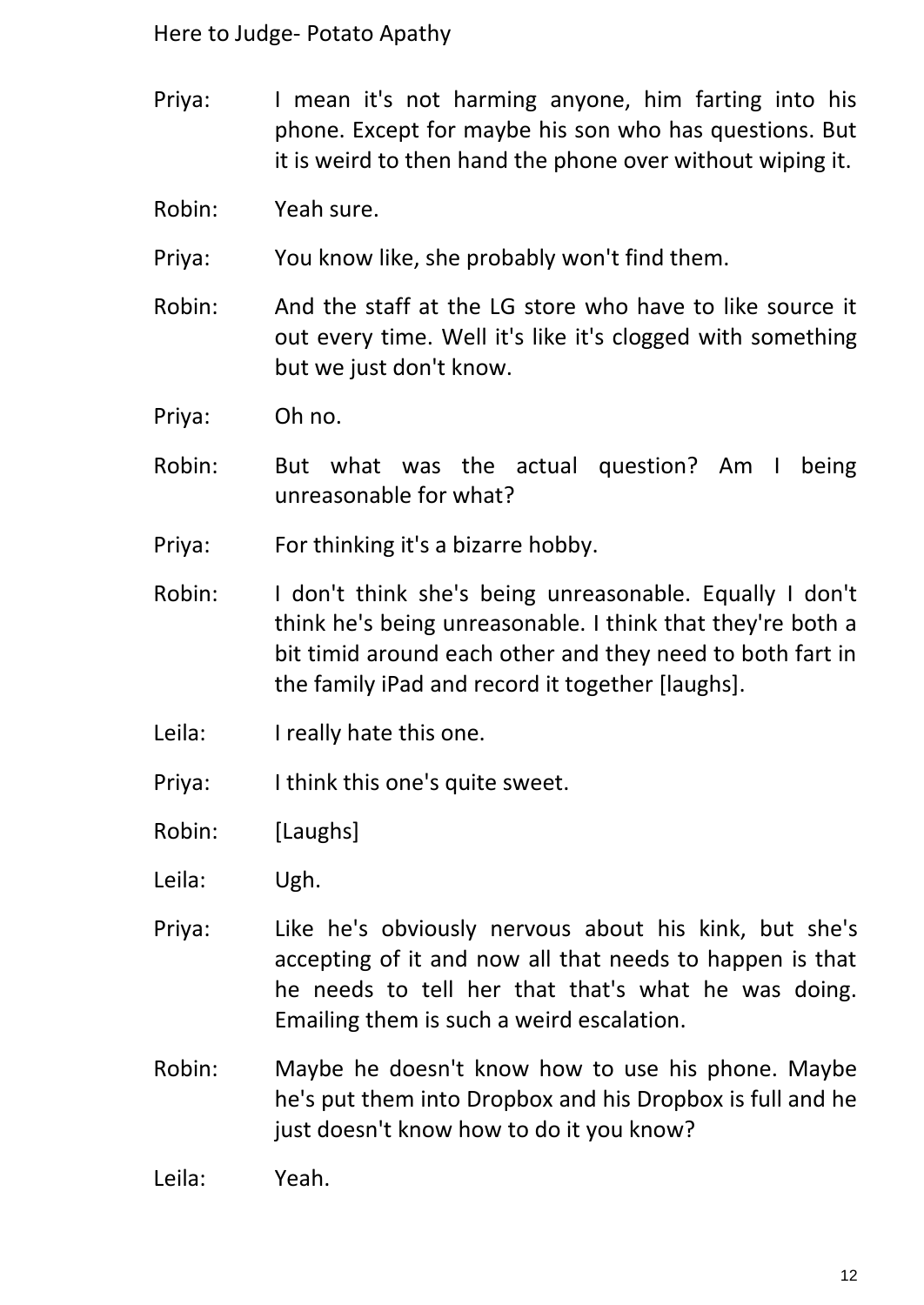- Robin: Maybe he doesn't know what the Cloud is.
- Priya: Are you saying that he has so many fart sounds that he cannot store them? His Dropbox doesn't have the capacity?
- Robin: I think it's the equivalent of like your iCloud storage is full, do you want to buy more? And he's like warrant £6.99 a month for farts, I just can't, I can't warrant it.
- Priya: I have a family to keep.
- Robin: Exactly I have a family to feed.
- Leila: OK well, hope we had fun.
- Robin: You hate this one so much Leila [laughs].
- Leila: I just want it to be over so badly. I want it to be over so badly. Please. Please.
- Robin: All I want to do is carry on talking about it. I've never seen you so kind of like anti one of these stories and all I want to do [laughs].
- Leila: Oh, I don't like it. I don't know what to say. I'm just really worried like oh I'm just worried about him. And his wife.
- Priya: He'll be OK his wife seems cool.
- Leila: Oh I don't like the thought of a showreel of farts.
- Robin: A showreel [laughs]
- Priya: I just realised that one of that kid's earliest memories is going to be listening to a fashion show of his dad's farts.
- Robin: A fashion show!
- Priya: If he's old enough to be laughing at it.
- Leila: No, no, no.
- Robin: Yeah that's true.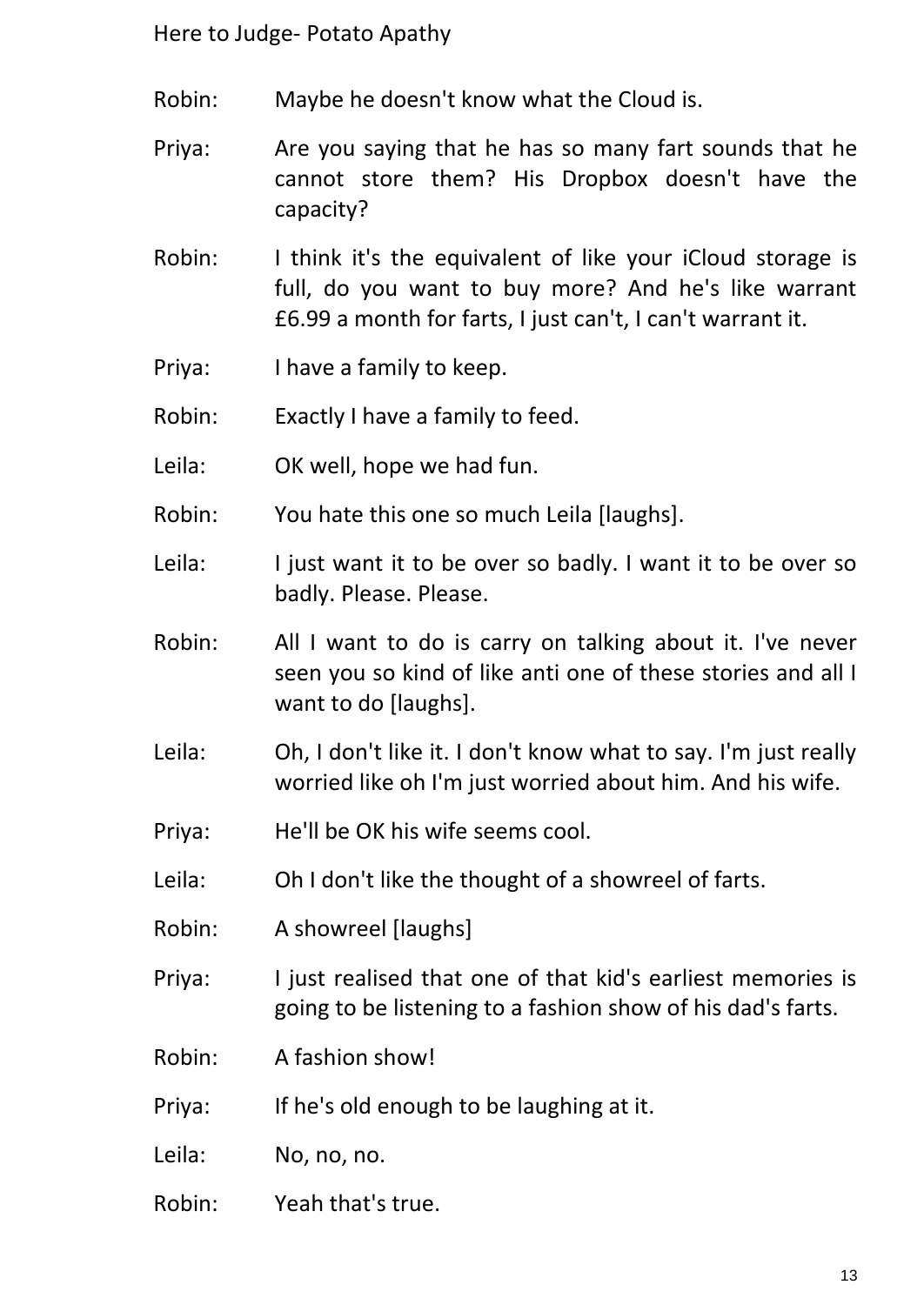- Priya: So he's going to remember that.
- Robin: Maybe he's laughing just like, oh that was a really good one dad.
- Leila: I think this should be against the law.
- Robin: Farting in your phone or recording them? Do you think he edits them in Audacity?
- Priya: I hope so.
- Robin: [Laughs]
- Leila: Oh stop! Please.
- Robin: He's got a really good USB mike, he just wants to get the quality of it.
- Leila: Please let this be done now.
- Robin: [Laughs] OK let's move on.
- Priya: Great.
- Robin: [Laughs]
- Priya: [Laughs]

[Here to Judge- Interim Music]

[Promotion for Welcome To Spooktown- New Episodes Every Monday]

[Here to Judge- Interim Music]

Robin: 'Am I being unreasonable to consider this excessive?' And this is from Gransnet. 'I needed new knickers, my local M&S didn't have the style and size that I wanted so I ordered it online, they've just arrived. Inside the plastic bag they travelled in were four pairs of pants, each neatly slotted onto a little plastic clothes hanger. Each hanger bore a folded card bearing details of the garment, style name, size, photograph, price and some selling points.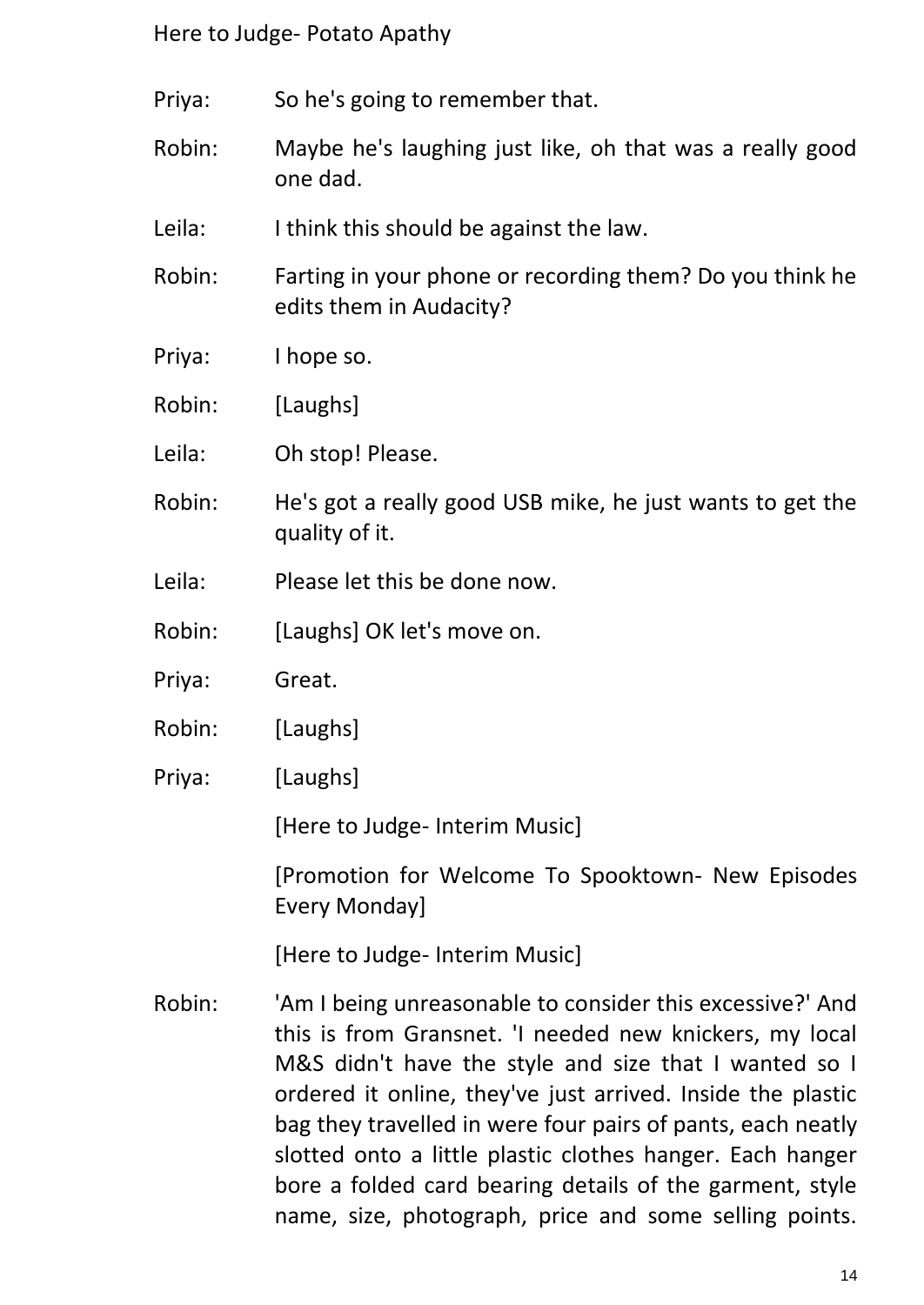Each garment had a cardboard tag attached with one of those aggravating plastic toggle things bearing the barcode, product number, size and other information. Plus each garment also has an adhesive sticker attached approximately the size of a 2P coin, reading 'I'm in the knicker deal'. And just in case I was in any doubt about what I'd bought, each garment had its size, product numbers, branding and laundry instructions screen printed on it. Maybe months of lonely house arrest is getting to me and small things are looming to large in my mind, but where for goodness sake did the notion of putting knickers on hangers arrive? It's ludicrous! And why so much repeated product information? It's not necessarily, it's irritating and it's all adding to the tide of plastic detritus which is covering the planet. Am I being unreasonable?'

- Priya: No but email Marks & Spencer's why are you on Gransnet? Although to be fair if you wanted to contact Marks and Spencer's that would be the place to do it.
- Robin: Yeah, yeah, yeah, the admin of Gransnet is like the Chief Exec of Marks & Spencer's.
- Leila: Like why are you singling out Marks & Spencer's like this?
- Priya: Yeah.
- Leila: I do think this is every single shop. Ever. Go after big Amazon.
- Robin: Big Amazon [laughs].
- Leila: Little Marks & Sparks, you know.
- Robin: Little M&S! [laughs].
- Leila: Little M&S...
- Priya: This tiny family owed business.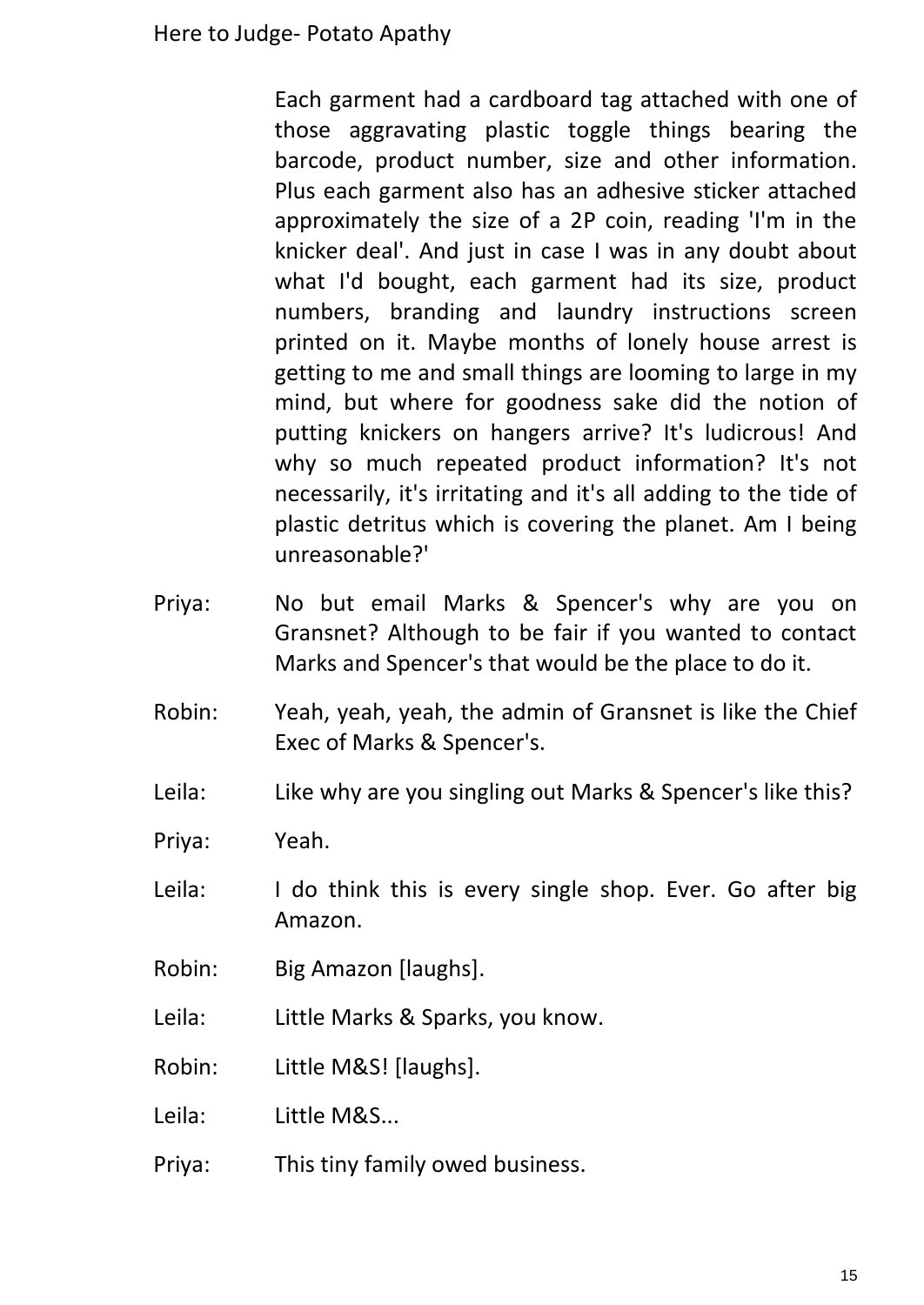- Robin: Yeah I think this is a brag. I think this is a brag for Gransnet.
- Priya: That she can afford M&S knickers.
- Robin: No I'm buying new underwear. Don't ask what happened to the old ones. I'm just buying new ones you know? I'm a saucy lady.
- Leila: I like M&S knickers, I'll say that right now.
- Priya: They're great.
- Leila: I think they're great knickers, cotton, comfy, nice.
- Priya: If M&S could sponsor us, oh my god.
- Leila: Yeah absolutely.
- Robin: That's what I thought this was.
- Leila: Although I will say I'm a bit fucking sick to death of Percy Pigs being everywhere.
- Robin: Oh yeah. Right.
- Priya: Yeah.
- Leila: So that's really got to stop.
- Robin: We got given, I don't know who by, a family member I don't know who it was. Percy Pig biscuits which were kind of like not shortbread but kind of just normal biscuits with a Percy Pig flavour filling. Imagine a...
- Leila: No. No.
- Robin: Like an Ice Gem.
- Leila: Ugh.
- Robin: It wasn't even, like I like but...
- Leila: Stop!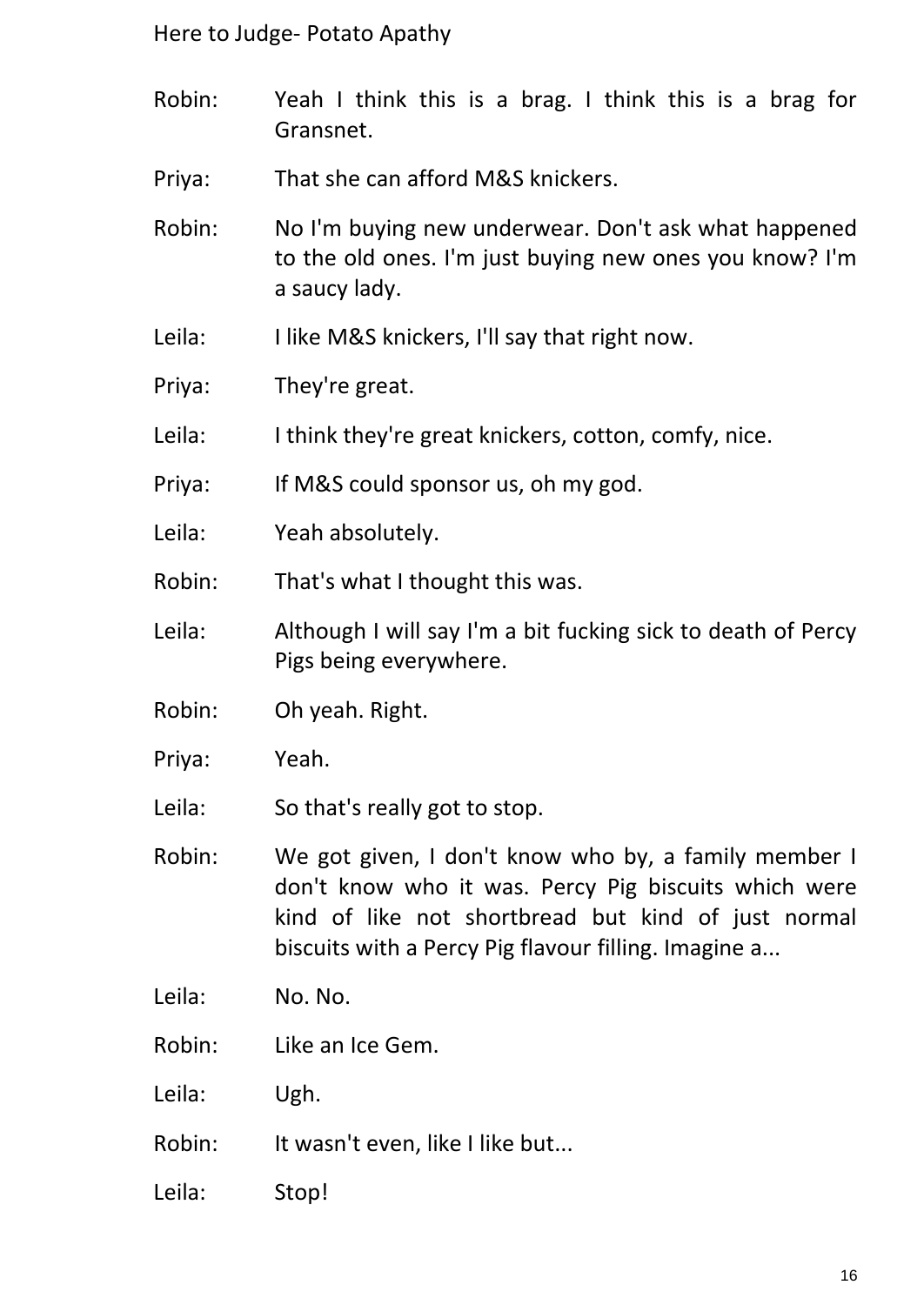- Priya: It just tasted of melted sweets.
- Robin: Yeah totally! Like sort of like it has been crushed, like it had been sort of stamped upon.
- Leila: They're going to ruin it.
- Priya: I had the Percy Pig pop, it's like the flavour of Percy Pig in a drink and it was, and I cannot stress this enough, rancid.
- Robin: It's just sugar!
- Leila: Yeah it all...
- Priya: It's so gross.
- Leila: I've gone off Percy Pigs now and they used to be the best.
- Priya: Yeah.
- Robin: I like the fizzy Percy Pigs and like the plain Percy Pigs.
- Leila: In the tails aren't they?
- Robin: Yeah the tails.
- Priya: The sweets though.
- Robin: Oh yeah totally.
- Priya: Yeah you're not talking about the drink?
- Robin: I'm not going for the Percy Pig fucking gammon roast that they've unleashed you know? [laughs]
- Leila: Yeah. A Percy Pig bouquet.
- Priya: No.
- Leila: Percy Pig toy, it's just get a grip, it's so, I'm not into it.
- Robin: There is no demand for it surely.
- Priya: No.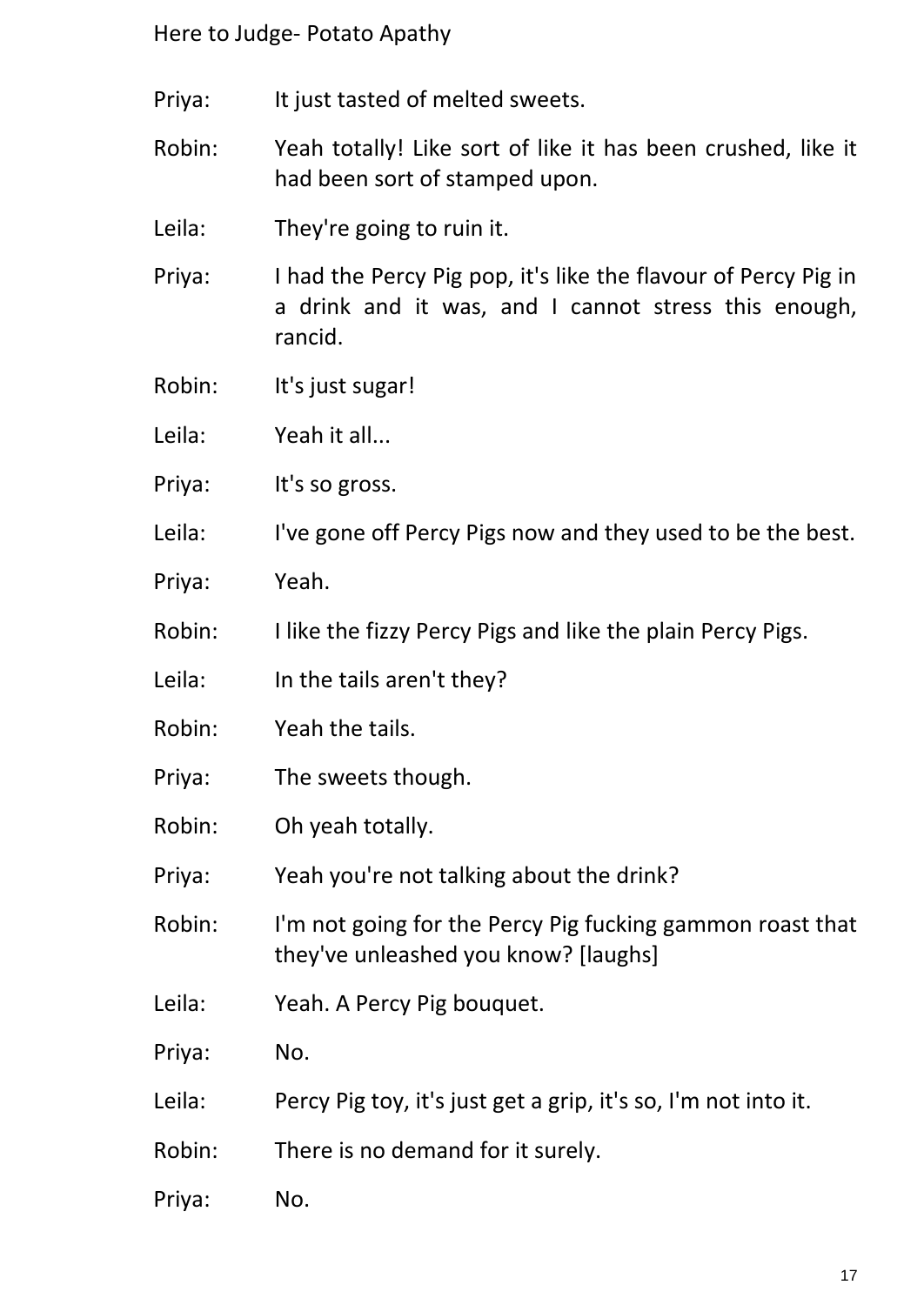- Leila: Who is this marketing person? You're making me hate Percy Pig and you're making me hate M&S and this is really sad because I like their knickers.
- Robin: Sure, the Percy Pig knickers [laughs].
- Leila: Percy Pig knickers, I'm telling you we are one step away.
- Priya: With a little tail on the back [laughs].
- Robin: Yeah [laughs].
- Leila: Oh my god. Do you know we're one minute away from that. I bet it exists there we are, found it.
- Robin: It's so mad isn't it? Like they literally went people quite like these so let's turn it into EVERYTHING! Like they just went fucking crazy [laughs].
- Leila: Although that is like so indicative of every, I'm trying to think of other examples.
- Robin: I've got the equivalent, Percy Pig are the culinary minions.
- Leila: Yes! Oh my God!
- Priya: Yeah.
- Robin: And also Angry Birds to a point as well.
- Leila: Angry Birds!
- Robin: And Battle of the Angry Birds. I don't know if you guys like football but football teams try and sell as much space on their shirts as possible now, they're becoming sort of like F1 drivers. So Everton have sold their space there that just says the word Angry Birds. It's just like, as if people are going to go 'Oh James Rodriguez's shoulder looks really good, I'm going to download fucking Angry Birds'. It's bananas.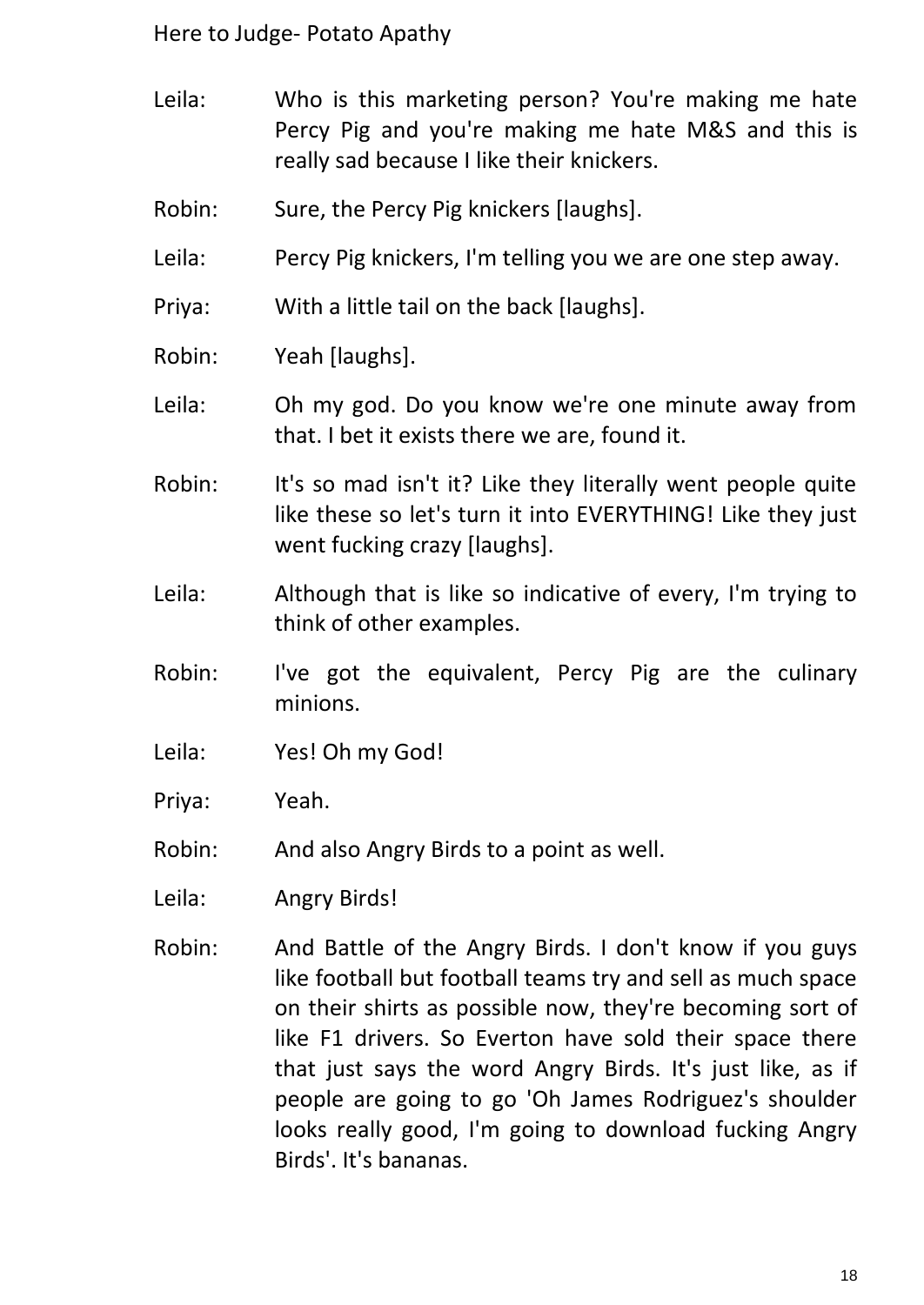- Leila: No it's ridiculous. I wanted to ask a question which is, is it ethical to feed a pig a Percy Pig?
- Robin: Is it going to turn them into mad, is that how BSE started?
- Priya: Hmm?
- Leila: I'll tell you what I think it is ethical and I'll tell you why, it's because they make them all vegetarian. And so what I do believe is that it's probably the equivalent of feeding one of us a Jelly Baby, because it's not actually a baby.
- Robin: Or a Potato Smiley.
- Leila: Yeah that's true.
- Priya: Oh my god.
- Leila: But I'm not very happy so [laughs] I don't think...
- Priya: It doesn't represent you [laughs].
- Leila: Yeah, no it doesn't represent me. Is there a potato frown anywhere? A big potato...
- Robin: [Laughs] You turn it upside down or something.
- Priya: [Laughs]
- Robin: Potato apathy.
- Leila: That's the name of this podcast episode isn't it?
- Priya: [Laughs]
- Robin: [Laughs]
- Leila: Oh god. Knickers from M&S.
- Priya: Knickers.
- Robin: Knickers. I don't think she's being unreasonable to consider all of the plastic packaging excessive. I'd be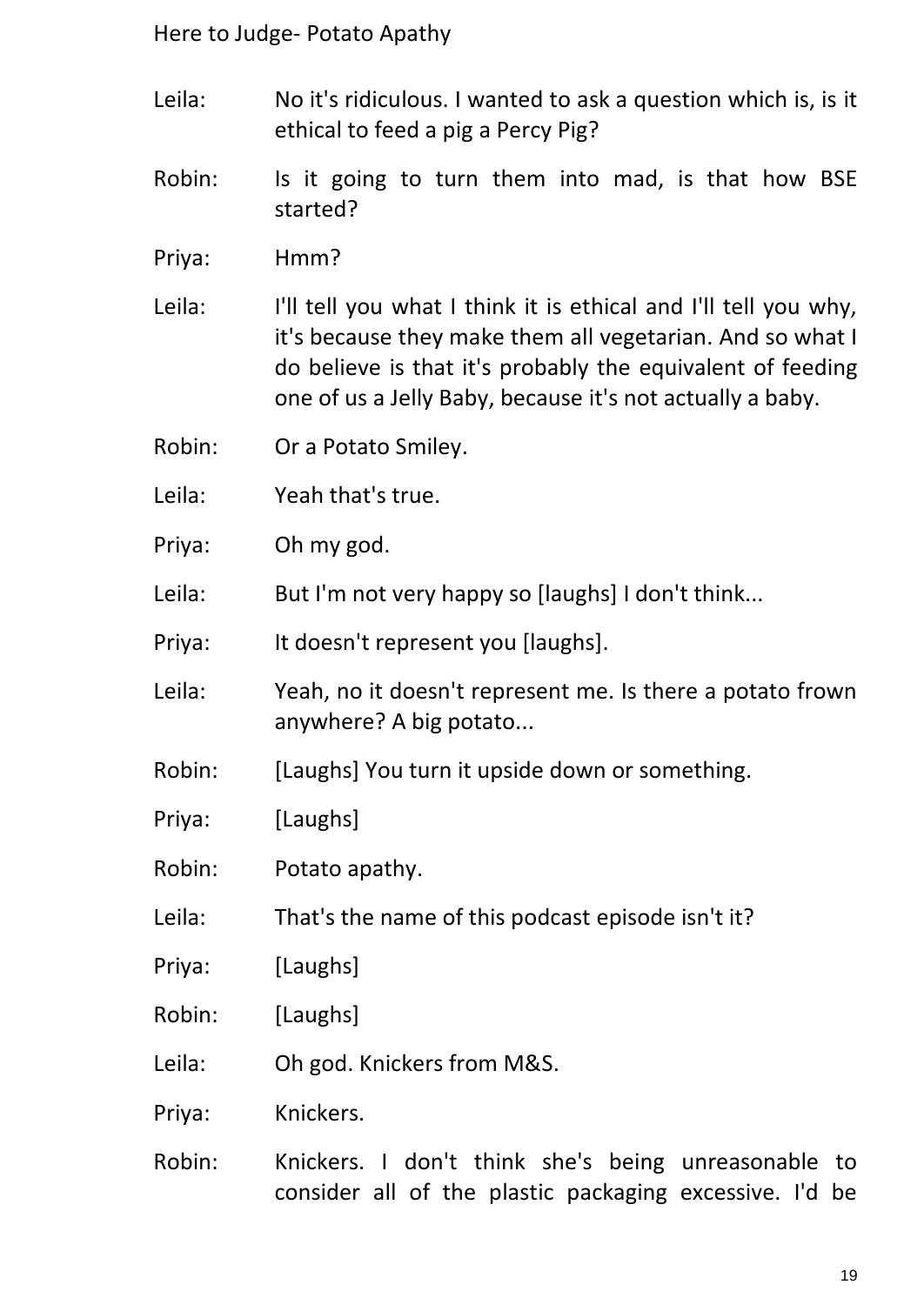slightly harsher I think if it wasn't on Gransnet because I think she is just trying to start a conversation.

- Leila: Yeah she is the Greta Thunberg of Gransnet.
- Robin: Yeah.
- Priya: She is.
- Leila: She's sat in the middle of Gransnet with her little bit of paper saying 'This is wrong'.
- Priya: And I like the phrase 'tied a plastic detritus'.
- Robin: Yeah she's good isn't she?
- Priya: That's going to be the name of my punk band.
- Leila: Yeah.
- Robin: So you're not unreasonable, you're not unreasonable Enid.
- Leila: You're not unreasonable.
- Priya: But do email Marks & Spencer's if you can figure out Gransnet, you can figure out how to get in touch with Marks & Spencer.
- Leila: Yeah.
- Robin: No she's so deep in QAnon right now, she's a lost cause.
- Priya: [Laughs]

[Here to Judge- Theme Song]

Melanie: This has been a Little Wander production. Music from Rhodri Viney. Local artwork from Sam Roberts. Voice from Melanie Walters. With special thanks to Beth Forrest, Steve Pickup, Sam Roberts, Henry Widdicombe, and Jo Williams. Other podcasts from Little Wander include: I Wish I Was An Only Child, and Welcome to